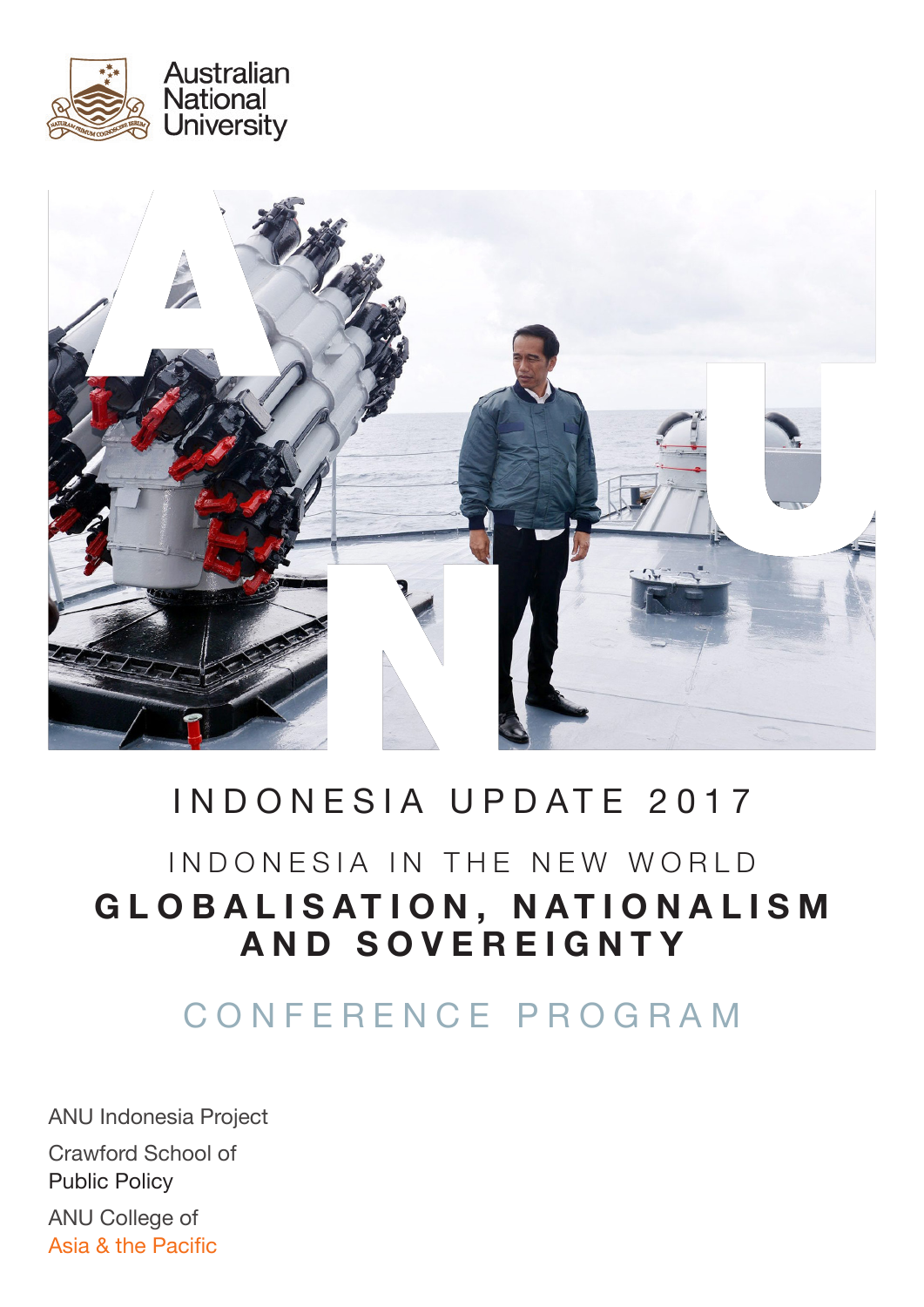## INDONESIA IN THE NEW WORLD: GLOBALISATION, NATIONALISM AND SOVEREIGNTY

Today, globalisation is more complex than ever. The effects of the global financial crisis and increased inequality have, in many countries, spurred anti-global sentiment and encouraged the adoption of populist and inwardlooking policies. Discontent has manifested in some surprising results: Brexit, Trump, and possibly more to come. In Indonesia, it has led to rising protectionism, a rejection of foreign interference in the name of nationalism, and economic policies dominated by calls for self-sufficiency. Meanwhile, human trafficking and the abuse of migrant workers have shown the other side of globalisation.

At this conference, leading experts will explore key issues around globalisation, nationalism, and sovereignty in modern Indonesia. Topics will include the historical dynamics of Indonesia's engagement with the global world, its stance in the South China Sea, and the emergence of new nationalism. Speakers will also examine nationalism in practice (for example, food sovereignty and resource nationalism) and the impact of and response to globalisation, as well as poverty, inequality, and gender issues.

#### **Conference convenors**

**Arianto Patunru** The Australian National University

**Mari Pangestu** Universitas Indonesia

**Muhamad Chatib Basri** Universitas Indonesia

ANU Indonesia Project wishes to thank The Australian National University and the Australian Government Department of Foreign Affairs and Trade for their substantial and continuing support.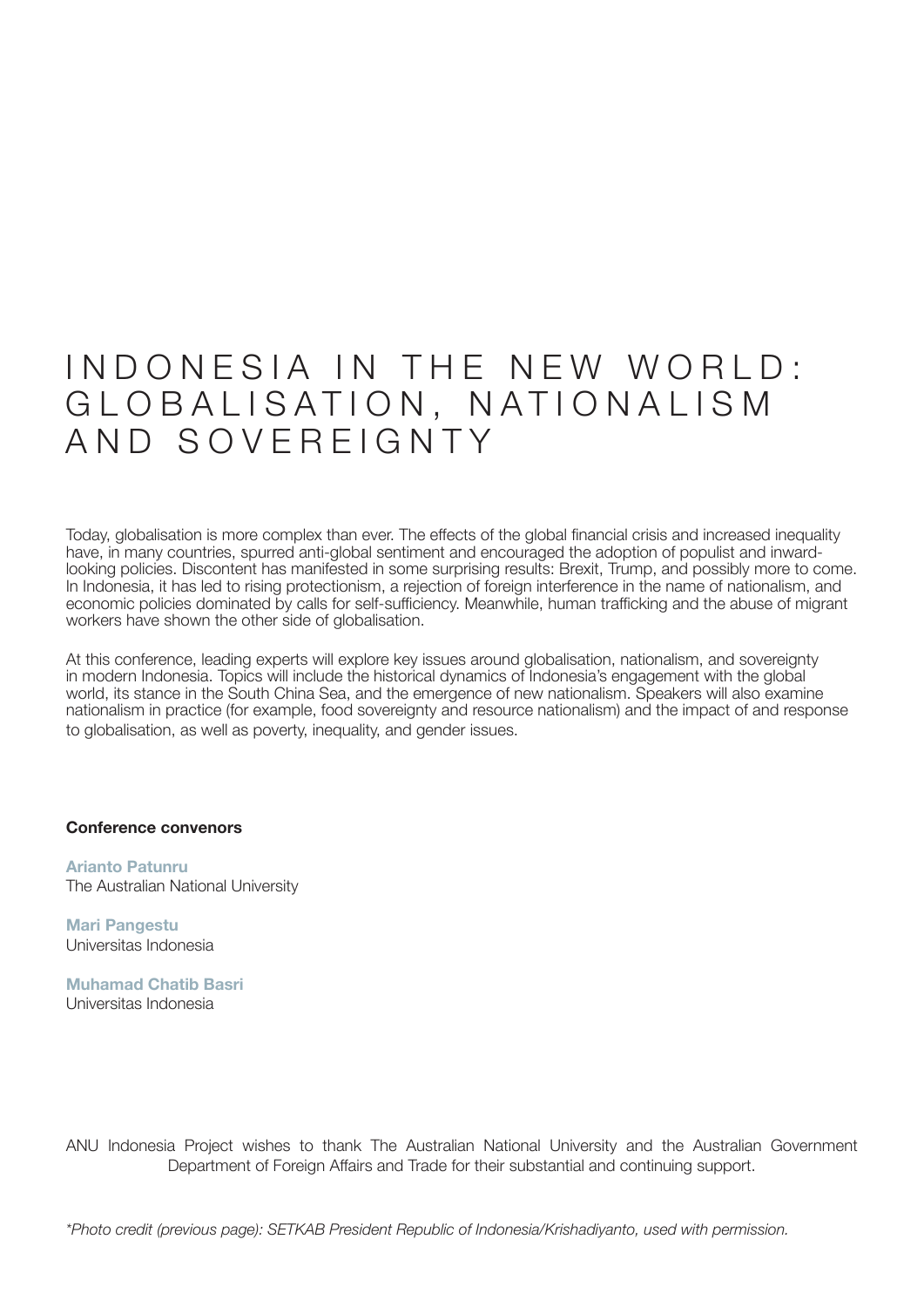# CONFERENCE PROGRAM

#### Day 1, Friday 15 September 2017

| 8.30am  | <b>Registration</b>                                                                                                                                                    |
|---------|------------------------------------------------------------------------------------------------------------------------------------------------------------------------|
| 9am     | <b>Welcoming remarks</b><br><b>Allaster Cox</b><br>Department of Foreign Affairs and Trade                                                                             |
|         | <b>Political and economics update</b>                                                                                                                                  |
| 9.05am  | Political update. Indonesia's year of democratic setback: toward a new era of<br>deepening illiberalism?<br>Chair: Helen Sullivan (The Australian National University) |
|         | <b>Vedi Hadiz</b><br>The University of Melbourne                                                                                                                       |
|         | <b>Discussant: Thomas Power</b><br>The Australian National University                                                                                                  |
| 10.20am | Morning tea                                                                                                                                                            |
| 10.40am | Economics update. Effectivity of policy reform in democracy and regional<br>autonomy regime<br>Chair: Budy Resosudarmo (The Australian National University)            |
|         | <b>Raden Pardede</b><br><b>CREco Consulting</b>                                                                                                                        |
|         | <b>Discussant: Riatu Qibthiyyah</b><br>Universitas Indonesia                                                                                                           |
| 12pm    | Lunch                                                                                                                                                                  |
| 1pm     | Globalisation, nationalism and sovereignty: the Indonesian experience<br>Chair: Robert Cribb (The Australian National University)                                      |
|         | Cradle in mercantilism? Asserting economic sovereignty in a porous archipelago<br><b>Anthony Reid</b><br>The Australian National University                            |
|         | The new nationalism in Indonesia<br><b>Edward Aspinall</b><br>The Australian National University                                                                       |
|         | Indonesia in the South China Sea<br><b>Shafiah Muhibat</b><br>Nanyang Technological University                                                                         |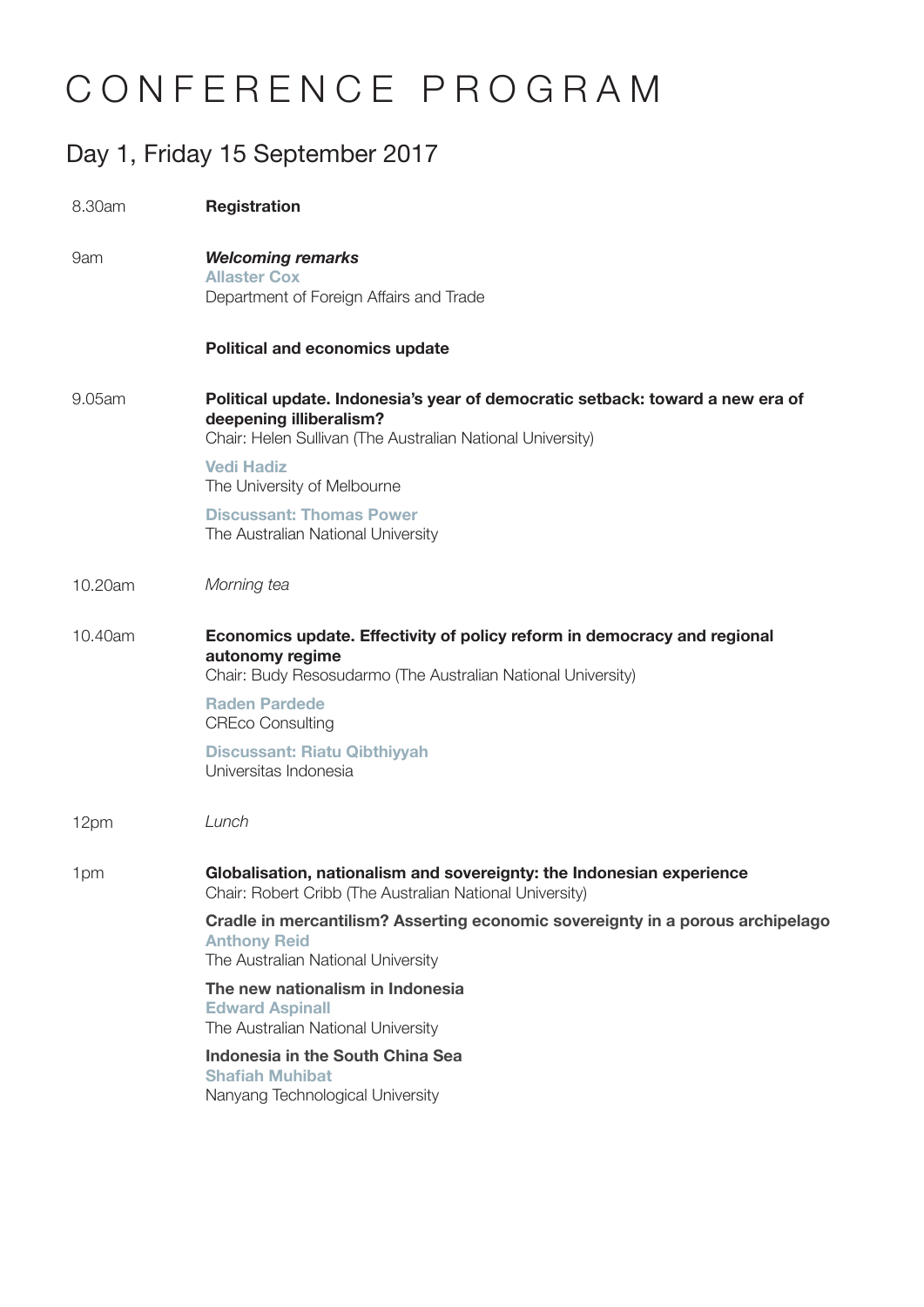| 2.30pm | <b>Nationalism in practice</b><br>Chair: Allaster Cox (Department of Foreign Affairs and Trade)                                                                      |
|--------|----------------------------------------------------------------------------------------------------------------------------------------------------------------------|
|        | Feeding the Bangsa: food sovereignty and the state of Indonesia<br><b>Jeffrey Neilson</b><br>The University of Sydney                                                |
|        | Indonesia's elusive industrial dream: resource nationalism and the mineral<br>export ban<br><b>Eve Warburton</b><br>The Australian National University               |
|        | Globalisation and nationalism in Indonesia: a survey on the millenials<br><b>Yose Rizal</b><br>Centre for Strategic and International Studies                        |
| 4pm    | Afternoon tea                                                                                                                                                        |
| 4.20pm | Poverty, inequality and gender issues<br>Chair: Robert Sparrow (Wageningen University)                                                                               |
|        | Anti-globalisation, poverty and inequality in Indonesia<br><b>Arief A Yusuf</b><br>Padjadjaran University<br><b>Peter Warr</b><br>The Australian National University |
|        | Gender, labour market and trade liberalisation in Indonesia<br><b>Janneke Pieters</b><br>Wageningen University<br><b>Robert Sparrow</b><br>Wageningen University     |
| 5.20pm | Close of sessions, day one                                                                                                                                           |
| 6.30pm | Conference dinner*<br>Delhi <sub>6</sub><br>14 Childers Street<br>Canberra, ACT 2601                                                                                 |
|        | *for those who have registered and paid                                                                                                                              |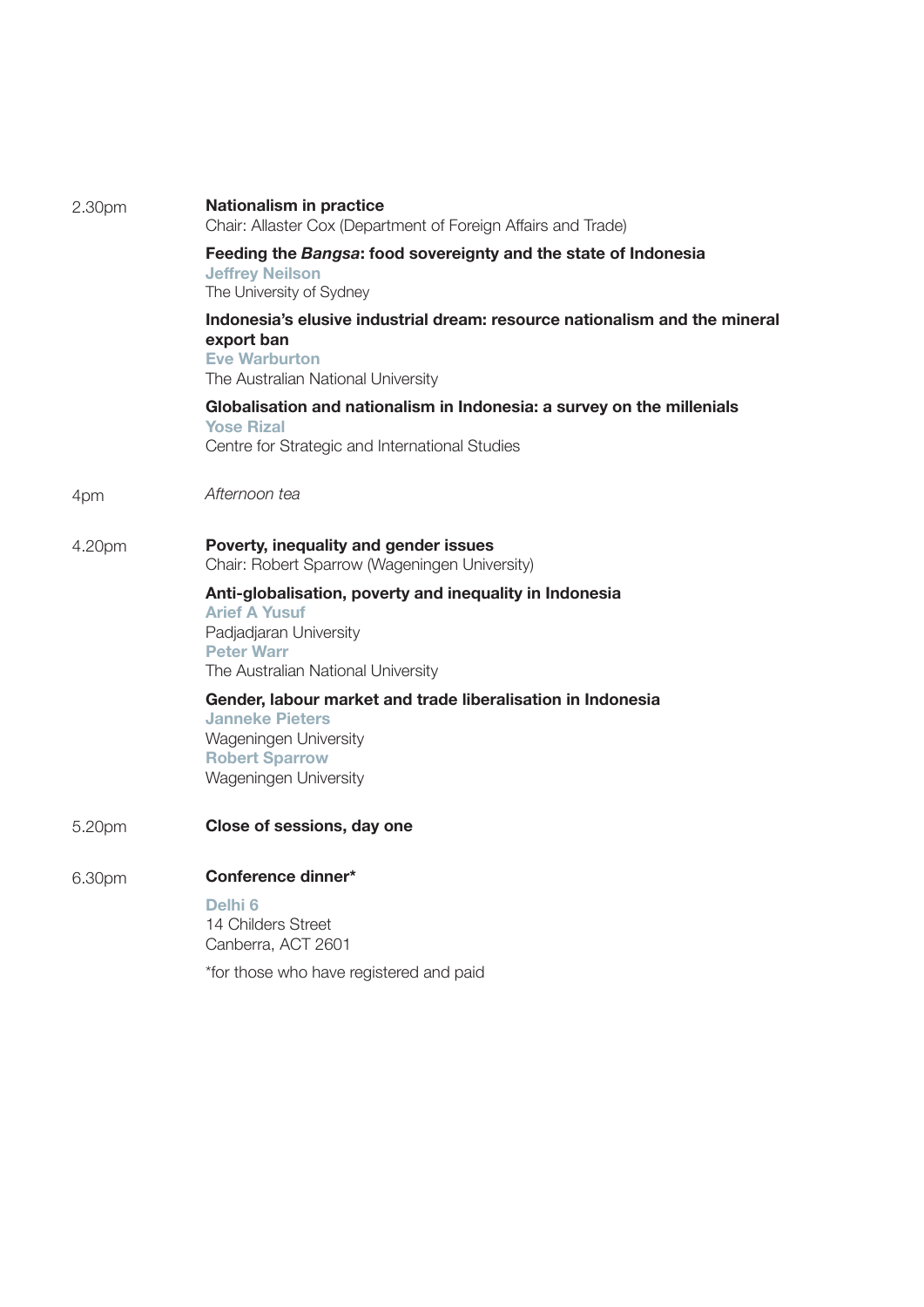# CONFERENCE PROGRAM

### Day 2, Saturday 16 September 2017

| 9am     | The human face of globalisation<br>Chair: Greg Earl                                                                                                                                 |
|---------|-------------------------------------------------------------------------------------------------------------------------------------------------------------------------------------|
|         | Restoring the rights of Indonesian migran workers through the Village of Care<br><b>Program (DESBUMI)</b><br><b>Anis Hidayah</b><br>MigrantCare                                     |
|         | Human trafficking, the role of the state and the crisis of the rule of law in<br>Indonesia today<br><b>Dominggus Elcid Li</b><br>Institute of Resource Governance and Social Change |
| 10am    | <b>Response to globalisation</b><br>Chair: Mari Pangestu (Universitas Indonesia)                                                                                                    |
|         | Private sector impact and response to shifts in globalisation<br><b>Manggi Habir</b><br>PT Bank Danamon Indonesia, Tbk                                                              |
|         | Cooperation in managing globalisation<br><b>Titik Anas</b><br>Presisi Indonesia<br><b>Dionisius A Narjoko</b><br>Economic Research Institute for ASEAN and East Asia                |
| 11am    | Morning tea                                                                                                                                                                         |
| 11.20am | Concluding remarks: navigating the new globalisation<br>Chair: Muhamad Chatib Basri (Universitas Indonesia)                                                                         |
|         | Indonesia and the global economy: missed opportunities?<br><b>Hal Hill</b><br>The Australian National University<br><b>Deasy Pane</b><br>The Australian National University         |
|         | Trade, globalisation and sovereignty<br><b>Danny Quah</b><br>National University of Singapore                                                                                       |
| 12.40pm | Lunch                                                                                                                                                                               |
| 2pm     | <b>End of conference</b>                                                                                                                                                            |